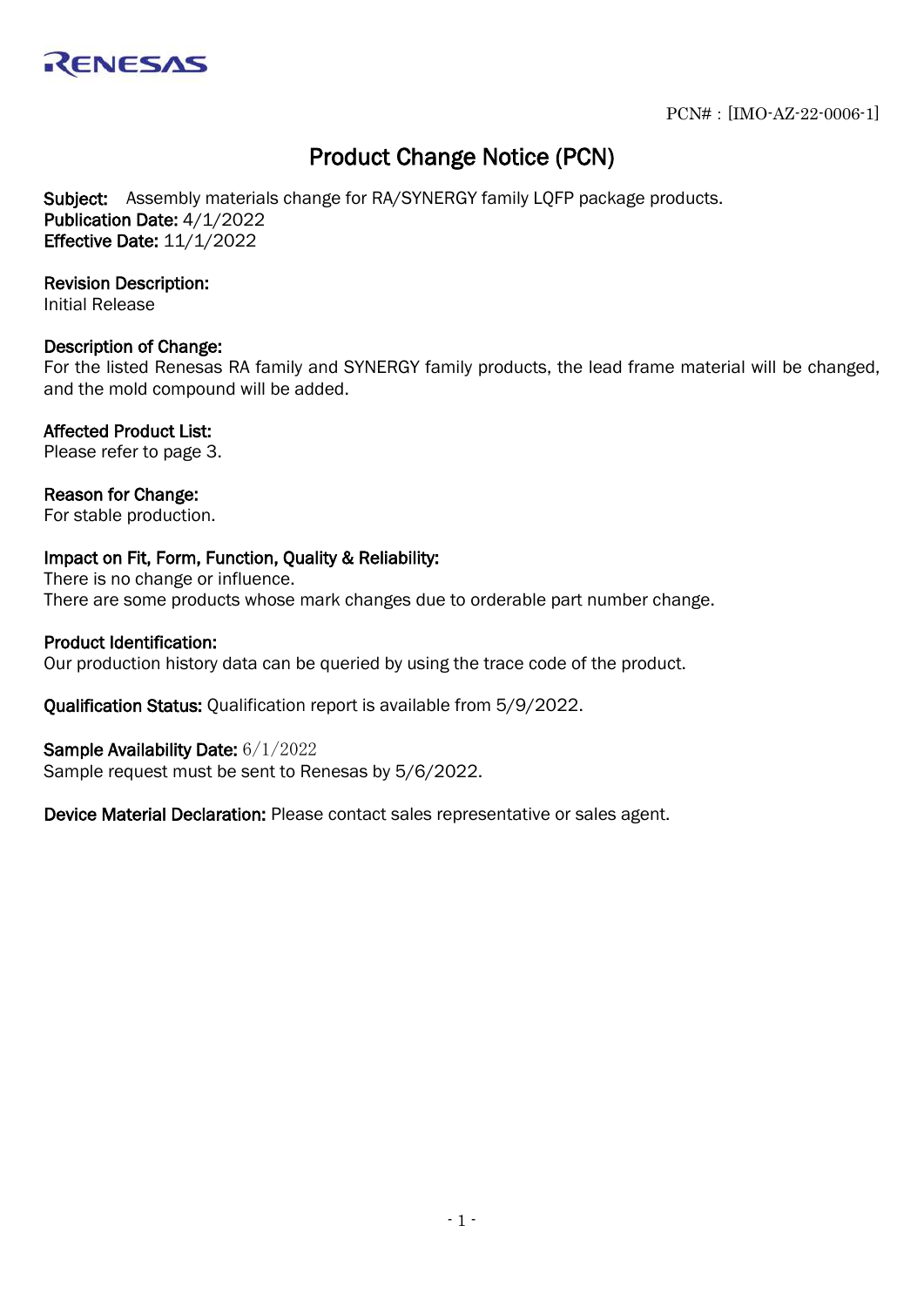

Note:

- 1. Acknowledgement must be received by Renesas within 30 days or Renesas will consider the change as approved.
- 2. If timely acknowledgement is provided by Customer, then Customer shall have 90 days from the date of receipt of this PCN to make any objections to this PCN. If Customer fails to make objections to this PCN within 90 days of the receipt of the PCN then Renesas will consider the PCN changes as approved.
- 3. If customer cannot accept the PCN then customer must provide Renesas with a last time buy demand and purchase order.

For additional information regarding this notice, please contact your Renesas sales representative.